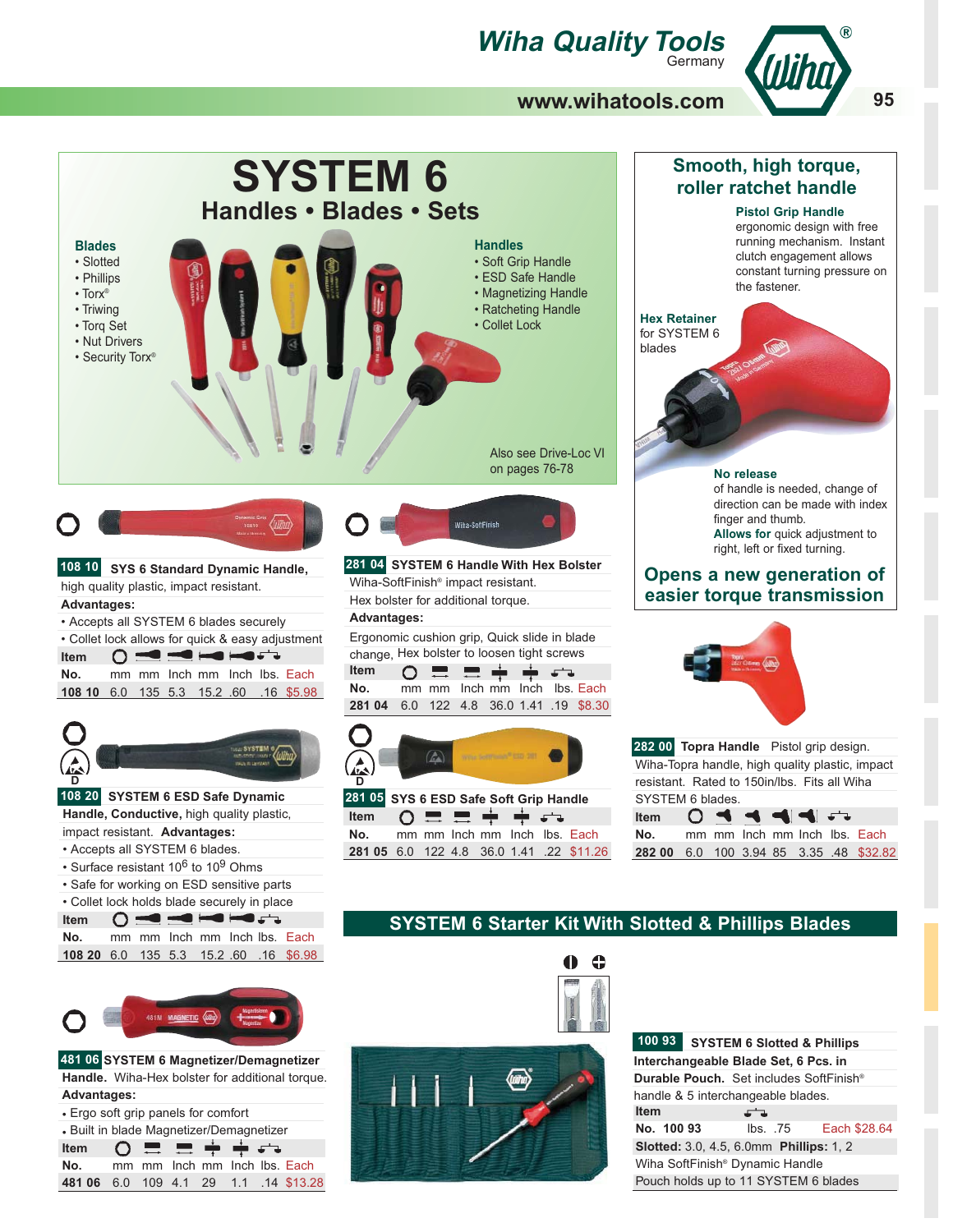

**Wiha Quality Tools Germany** 

**Toll Free: (800) 494-6104**

## **Wiha SYSTEM 6 Blades**

| 100 <sub>1</sub> |     |                                     |      | <b>SYSTEM 6 Slotted Interchangeable</b>       |
|------------------|-----|-------------------------------------|------|-----------------------------------------------|
|                  |     |                                     |      | <b>Blade, high alloy CVM steel, hardened,</b> |
|                  |     | corrosion protected. Slotted on 6mm |      |                                               |
|                  |     |                                     |      | SYSTEM 6 Hex. Blade length 140mm/5.5"         |
| <b>Item</b>      | Œ   | د د                                 | ━.   |                                               |
| Nο.              | mm  | lbs.                                | pkg. | Fach                                          |
| 100 00           | 3.0 | .10                                 | 1    | \$4.92                                        |
| 100 03           | 4.0 | .10                                 | 1    | \$4.92                                        |
| 100 06           | 4.5 | .10                                 | 1    | \$4.92                                        |
| 100 09           | 5.0 | .10                                 | 1    | \$4.92                                        |
| 100 12           | 6.0 | .10                                 | 1    | \$4.92                                        |
| 100 15           | 6.5 | .10                                 | 1    | \$4.92                                        |
| 100 18           | 8.0 | .10                                 | 1    | \$4.92                                        |

|                                               | <b>Charles Committee Committee Committee</b> |     |                |                                          |
|-----------------------------------------------|----------------------------------------------|-----|----------------|------------------------------------------|
| 103                                           |                                              |     |                | <b>SYSTEM 6 Hex Inch Interchangeable</b> |
| <b>Blade, high alloy CVM steel, hardened,</b> |                                              |     |                |                                          |
| corrosion protected. Hex Inch on 6mm          |                                              |     |                |                                          |
|                                               |                                              |     |                | SYSTEM 6 Hex. Blade length 140mm/5.5"    |
| <b>Item</b>                                   |                                              | ∽   |                |                                          |
| No.                                           | Inch                                         | lbs | pkg.           | Fach                                     |
| 103 00                                        | 3/32                                         | .10 | 1              | \$4.92                                   |
| 103 03                                        | 7/64                                         | .10 | 1              | \$4.92                                   |
| 103 06                                        | 1/8                                          | .10 | $\overline{1}$ | \$4.92                                   |
| 103 09                                        | 9/64                                         | .10 | 1              | \$4.92                                   |
| 103 12                                        | 5/32                                         | .10 | 1              | \$4.92                                   |
| 103 15                                        | 3/16                                         | .10 | 1              | \$4.92                                   |
| 103 18                                        | 7/32                                         | .10 | 1              | \$4.92                                   |

**Item**

**96**

**SYSTEM 6 Phillips Interchangeable Blade,** high alloy CVM steel, hardened, **101**

corrosion protected. Phillips on 6mm SYSTEM 6 Hex. Blade length 140mm/5.5"

|        |                |     |      | STSTEIN 6 Hex. Blade length T40mm/5.5 |  |
|--------|----------------|-----|------|---------------------------------------|--|
| Item   | 45             | J   |      |                                       |  |
| No.    | Size           | lbs | pkg. | Each                                  |  |
| 101 00 | 0              | .10 | 1    | \$4.92                                |  |
| 101 03 | 1              | .10 | 1    | \$4.92                                |  |
| 101 06 | $\mathfrak{D}$ | .10 | 1    | \$4.92                                |  |
| 101 09 | 3              | .10 |      | \$4.92                                |  |
|        |                |     |      |                                       |  |

107 SYSTEM 6 TORX<sup>®</sup> Interchangeable **Blade,** high alloy CVM tool steel, hardened, corrosion protected.  $TORX^{\circ}$  on 6mm SYS 6

These blades can also be used in Topra Ratchet handle

Hex. Blade length 140mm/5.5"

 $\Omega$ 

**No.** Size lbs. pkg. Each **107 00** T8 .10 1 \$5.02 **107 03** T9 .10 1 \$5.02 **107 06** T10 .10 1 \$5.02 **107 09** T15 .10 1 \$5.02 **107 12** T20 .10 1 \$5.02 **107 15** T25 .10 1 \$5.02 **107 18** T27 .10 1 \$5.02 **107 21** T30 .10 1 \$5.02 **107 24** T40 .11 1 \$5.02

پٽي

|                                        |  |     |     |              | 104 SYS 6 Hex Metric Interchangeable  |  |  |  |
|----------------------------------------|--|-----|-----|--------------|---------------------------------------|--|--|--|
| Blade, high alloy CVM steel, hardened, |  |     |     |              |                                       |  |  |  |
| corrosion protected. Hex Inch on 6mm   |  |     |     |              |                                       |  |  |  |
|                                        |  |     |     |              | SYSTEM 6 Hex. Blade length 140mm/5.5" |  |  |  |
| <b>Item</b>                            |  |     | ہے۔ |              |                                       |  |  |  |
| No.                                    |  | mm  | lbs | pkg.         | Each                                  |  |  |  |
| 104 00                                 |  | 2.5 | .10 | $\mathbf{1}$ | \$4.92                                |  |  |  |
| 104 03                                 |  | 3.0 | .10 | 1            | \$4.92                                |  |  |  |
| 104 06                                 |  | 4.0 | .10 | 1            | \$4.92                                |  |  |  |

**104 09** 5.0 .10 1 \$4.92 **104 12** 6.0 .10 1 \$4.92

**SYSTEM 6 Magnetic Adapter Blade for 1/4**" **Bits.** Shaft CVM steel, hardened, corrosion protected. Bits retainer **109 10**

|  | nardened, corrosion protected. Bits retainer |  |  |  |
|--|----------------------------------------------|--|--|--|
|  | made from stainless steel.                   |  |  |  |
|  |                                              |  |  |  |

| Item                             | $\Omega = \bullet$ $\bullet$ |  |  |
|----------------------------------|------------------------------|--|--|
| No. Size mm mm lbs. pkg. Each    |                              |  |  |
| 109 10 1/4" 140 6.0 .12 1 \$6.22 |                              |  |  |

| $\sqrt{2}$ |                                             |
|------------|---------------------------------------------|
|            | 780 20 SYSTEM 6 Longer Length               |
|            | Magnetic Adapter Blade for 1/4" Bits. Shaft |
|            | CVM steel, hardened, corrosion protected.   |
|            | Bits retainer made from stainless steel.    |

| <b>Item</b>                      | $\circ$ $\circ$ $\bullet$ $\circ$ $\bullet$ |  |  |  |
|----------------------------------|---------------------------------------------|--|--|--|
| No. Size mm mm lbs. pkg. Each    |                                             |  |  |  |
| 780 20 1/4" 170 6.0 .14 1 \$6.64 |                                             |  |  |  |
|                                  |                                             |  |  |  |

# **Magnetize & Demagnetize**





**Side** 

# **Magnetize & Demagnetize**



**481 90 SYSTEM 6 Slotted & Phillips Interchangeable Blade Set, 7 Pcs. in Durable Pouch.** Set includes Magnetizer/Demagnetizer handle & 6 interchangeable blades.

| <b>Item</b>                         |        | ے ہے                |  |                          |  |  |
|-------------------------------------|--------|---------------------|--|--------------------------|--|--|
| No.                                 | 481 90 | $\mathsf{lbs.}$ .75 |  | Each \$39.82             |  |  |
| <b>Slotted:</b> 3.0, 4.5, 6.0mm     |        |                     |  | <b>Phillips: 0, 1, 2</b> |  |  |
| Wiha Magnetizer/Demagnetizer Handle |        |                     |  |                          |  |  |

# **Wiha Adapter Blades**

**109 00 Extension Blade for SYS 6 Blades** Shaft CVM steel, hardened, corrosion protected. Ball retainer blade extension. Allows you to extend all SYSTEM 6 blades an additional 100mm. **Item** ᅿ L. **No.** Size mm mm lbs. pkg. Each **109 00** 6.0 140 6.0 .13 1 \$6.98 WIHA 109 20 1/4 **109 20 SYSTEM 6 Adapter Blade for 1/4**" **Drive Sockets.** Shaft chrome-vanadiummolybdenum steel, hardened, chrome-plated, square drive with ball retainer. **Item** لاشته

**No.** Size mm mm lbs. pkg. Each **109 20** 1/4" 132 6.0 .13 1 \$6.68

| <b>See Reversible Blades</b> |  |
|------------------------------|--|
| On Page 77                   |  |

# **See Nut Drivers On Page 78**